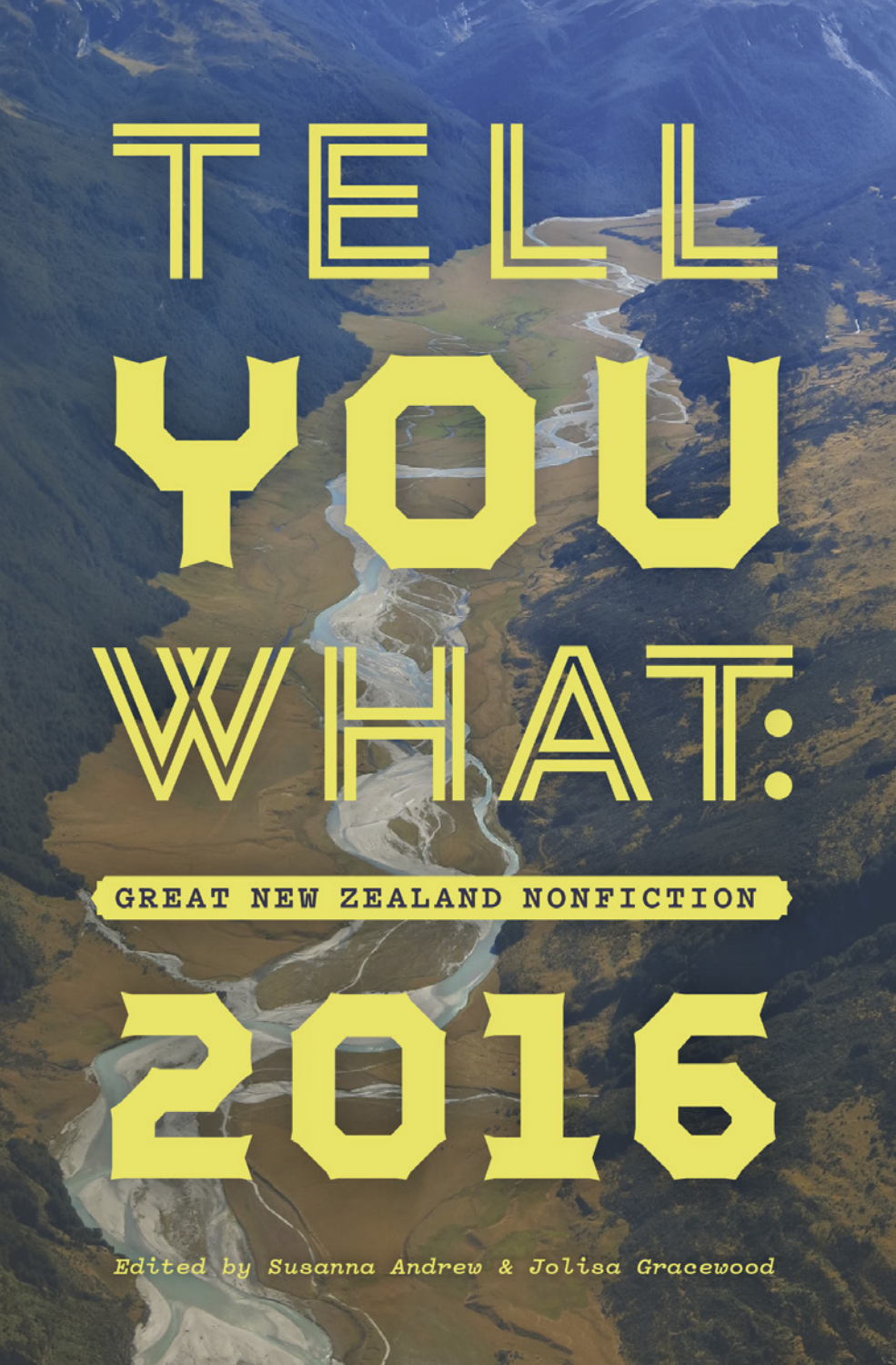**Tell you what:we've done it again. Our editors went out into New Zealand and rounded up a pile of blogs and travelogues, memoirs and journalism – some of the best true stories from the last year or so. We've got bullies and Barbie, chakra and shipwrecks, loose lips and AK47s. From Ōamaru to Xinjiang to New York, Tell You What introduces us to some extraordinary tales of coming out and going home, of living and dying, of tragedy and transformation. 'Marvellous', says John Campbell in his foreword. Read it and we know you'll agree.**

> **Susanna Andrew lives in Auckland, where she writes and thinks about books for Metro magazine. Jolisa Gracewood is a literary editor, book reviewer, cycling enthusiast and benefactor of trees.**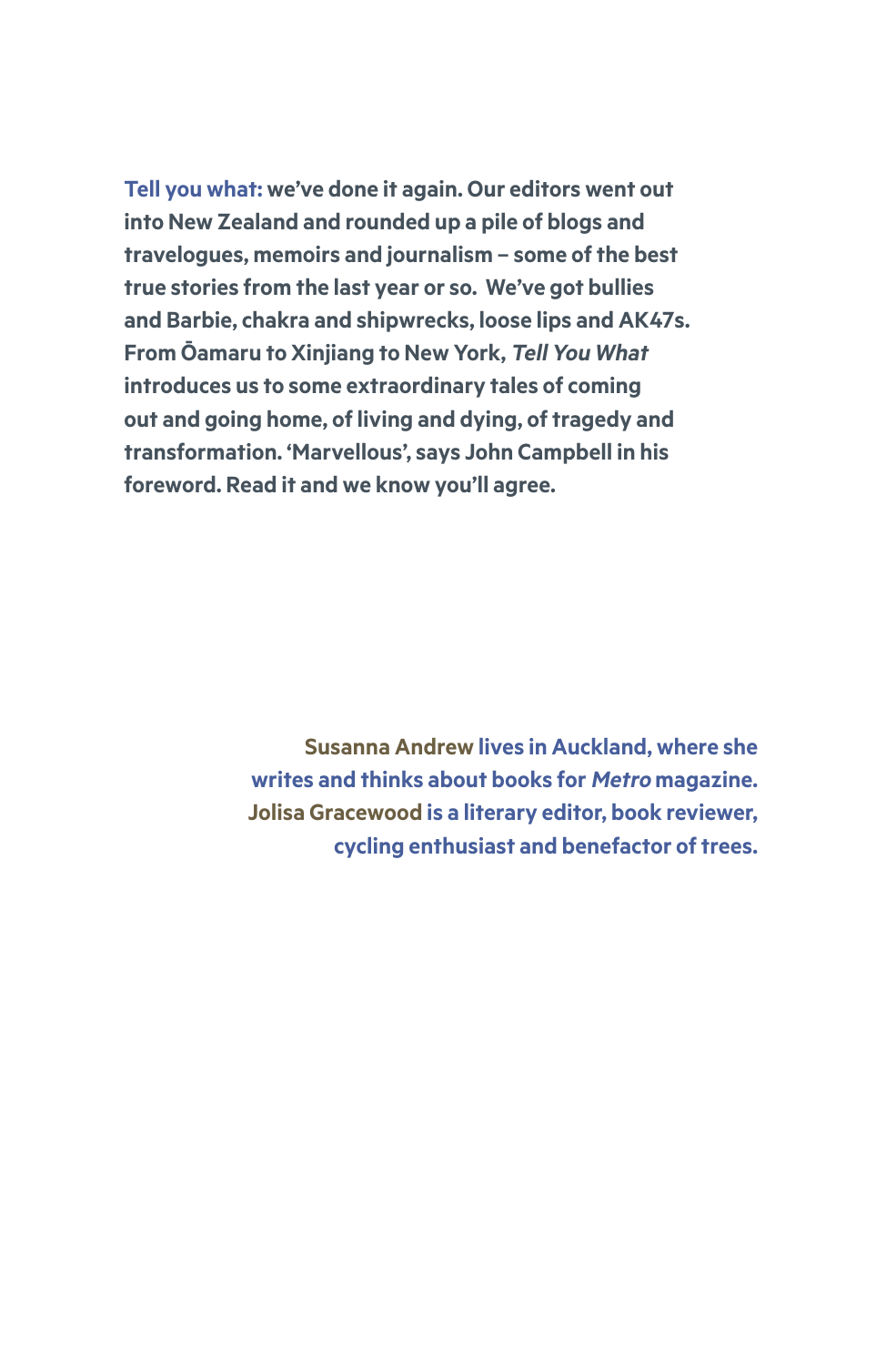## **Foreword: John Campbell**

When I was a student in English at Victoria University, we were asked, during a tutorial in one of those anaesthetisingly bland rooms in the von Zedlitz Building, what New Zealand culture consisted of.

An absence, it seemed.

I'm ashamed to say our answers were miserable. And wrong. In the years since, I've returned often (in my head, and on paper) to that room, and to our flaccid and ignorant sense that life was elsewhere. And when I try to understand my naivety, my cultural cringe, my pettiness, I put it down, in part, to received wisdom.

In a way, we'd appropriated Allen Curnow's famous couplet (so memorable, and so good) into a kind of tea-towel homily of national identity: 'Not I, some child, born in a marvellous year, / Will learn the trick of standing upright here.'

But Curnow had written that in 1943. And four decades later, by the time our tutorial fecklessly reheated it, as robotically as times-table rote, people had stood upright in the middle of the field at Rugby Park, Hamilton, or marched upright against the Springbok Tour on Molesworth Street, or on winter motorways, or directly into the batons of the Red Squad. And Norman Kirk had sent frigates to Mururoa. And Marilyn Waring was about to stand upright to cross the floor of Parliament. And Whina Cooper's hīkoi had reached Parliament, 1000 kilometres of upright in their wake. And Bill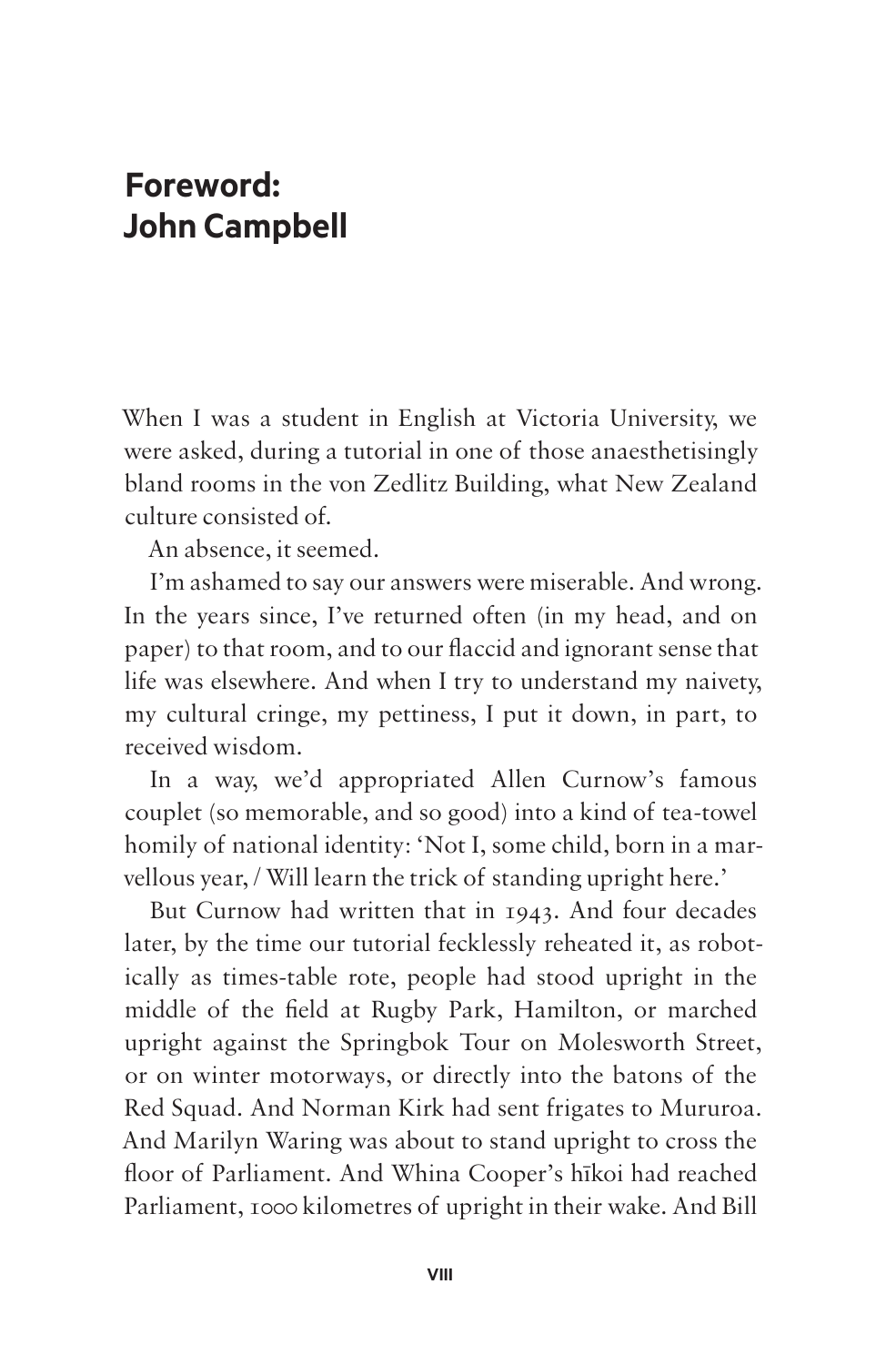#### **FOREWORD ix**

Manhire's sixth poetry collection was being published, words upright in new ways. And Janet Frame was miraculously upright. And Flying Nun was up and upright in op-shop pants. And people had been dragged from Bastion Point, flat upright. And our dissent was palpable. And our anger was palpable. And our bullies were vicious and larger than life. And people were upright, everywhere.

Perhaps what we didn't have yet were enough writers to decipher that? To explain it. To take the failing narrative of our uncertain infancy, our shallow-rooted identity, and assert the roots that dissent was planting. To observe that we had learned Curnow's trick. That anger, and a belief in the urgent need for something better, had made us stand.

I received this book as a manuscript. A4, which is never as good as a real book, evoking, as it does, bank statements, electricity bills, and those group letters from a distant relative whose children are all so spit-combed and exceptional that the annual Christmas missive provokes a terrible desire to climb into the oven beside the turkey.

But even in A4, it was fantastic in its stridency, its 'oi' confidence, its talent, and its pluralism. 'Hey Curnow! Hey, John Campbell and your shit-lazy Vic Uni Class! Tell You What!'

So, what?

That's the thing, of course, there isn't one single, defining 'what'. There is no prescribed us-ness. No tutorial delineation of a defining national voice. There are, instead, multitudinous voices. Defying prescription and formula. A true self-confidence, beyond hopefulness and latency, now deep in the bones. There is also something of Walt Whitman here: 'I celebrate myself, and sing myself', and the wonderful lines that come later in that great poem: 'Behold, I do not give lectures or a little charity, / When I give I give myself.'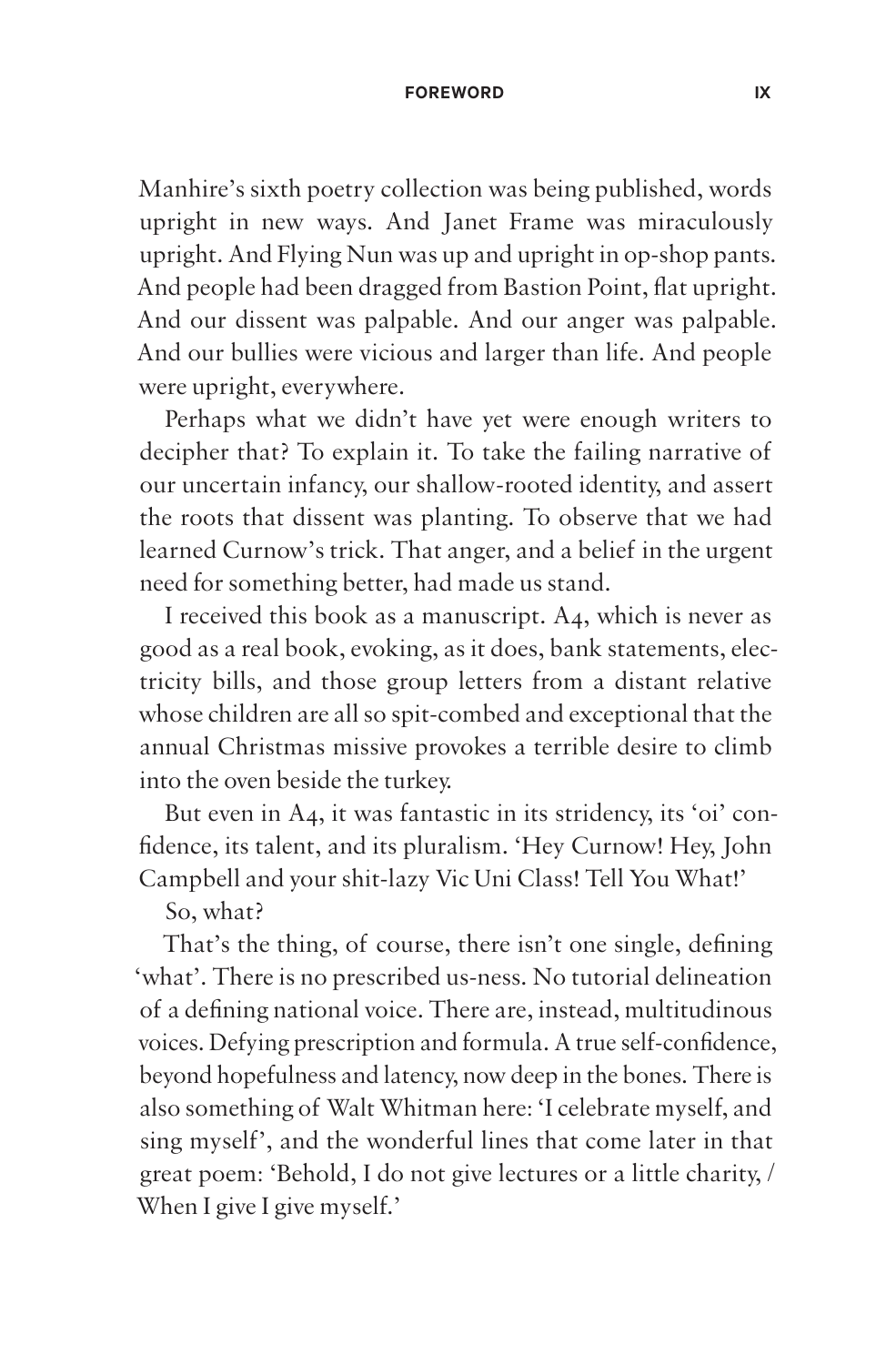## **Charles Anderson Into the Black: The Easy Rider Story**

He awakes alone in the black at 12.03 a.m. He does not look at the clock but he knows the time. He cannot see their faces but he knows who they are. The silhouettes surround him in silence. He is not afraid. He closes his eyes and remembers their story. It is his too.

He remembers the taste of salt, the smell of gasoline, the constant slap of water against his skin. He remembers what absolute loneliness feels like.

He will say he was ready to die. He will say his entire life led up to the moment when he decided not to.

There were nine, including him. They had set out together on a boat called the *Easy Rider*. The only difference in their story is that he is alive and they are not.

#### **The harbour**

The strait spat grey and cold as Rewai 'Spud' Karetai made his way across Fisherman's Wharf. There were supplies to be organised and bait to be loaded but to some who saw him he

This story is based on hundreds of pages of documents including court files, Transport Accident Investigation Commission reports and coroner's inquiries. Fairfax Media gained access to never before seen material including audio recordings made by the commission in the disaster's aftermath and logbooks from the search. The reporter spoke with key members of the search team including joining them on their vessel when they trained in the Foveaux Strait. He extensively interviewed the only survivor, Dallas Reedy, and family members of the victims. Scenes and dialogue not observed by the reporter were taken from information and direct recollections from these sources. First published in 2014 as an interactive on the Stuff website: stuff.co.nz/interactives/2014/into-the-black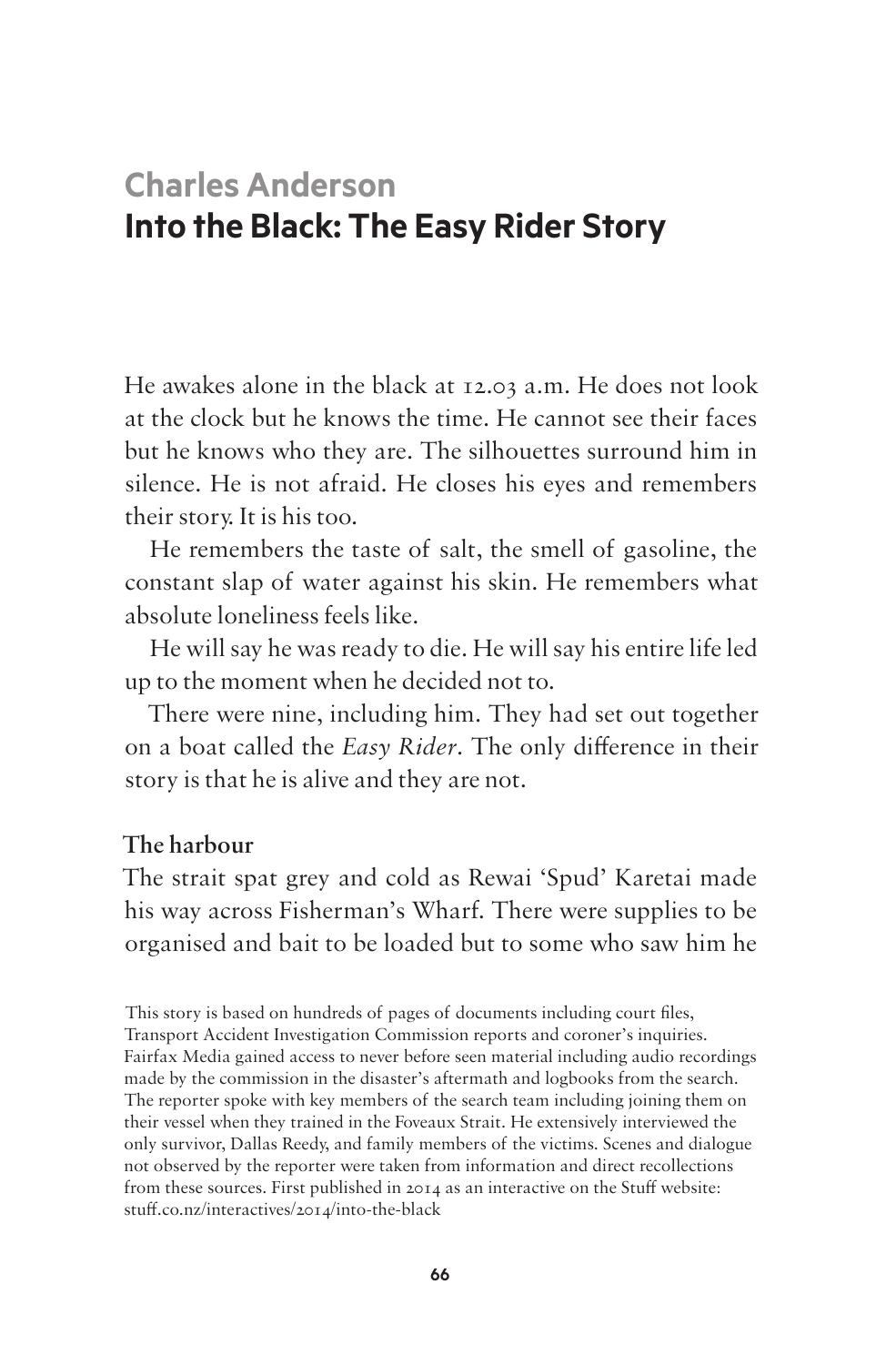seemed preoccupied. His fishing boat, the *Easy Rider*, was tied up along with dozens of others that bobbed on Bluff Harbour's ebbing tide.

It is one of the few safe inlets in the Foveaux Strait but entering it is still a challenge. Its waters move swiftly and its winds blow strong. There are rocks that lurk beneath the surface. When boats finally reach the passage between the mainland and Stewart Island they are often faced with bruised clouds and white-capped waves. This is Southland – the bottom of New Zealand where State Highway 1 peters out. But according to signage on the roadside, Bluff and its population 1824 people, really mark the 'beginning of the journey'.

Karetai had bought the *Easy Rider* only six months earlier and he was proud of it. Most of his life had been on fishing vessels. The sea was his playground, friends said. It was in his bones. He had spent thirty years as a deckhand, helping run ships around the southern edge of the country but the *Easy Rider* was different. He and his wife Gloria wanted to be their own bosses and to run their own commercial fishing operation. The *Easy Rider* would be the first boat Karetai would ever captain.

On 14 March 2012 Karetai spent the morning loading up stores – 2.1 tonnes of ice and 360 kilograms of bait.

Maritime New Zealand safety inspector Gary Levy was on his way to audit a nearby vessel at Fisherman's Wharf when, just after lunch, he stopped by to inspect the *Easy Rider*.

Levy was there to make sure Karetai's boat met 'safe ship compliance'. The *Easy Rider* had been privately owned for many years and for Karetai to use it commercially several standards had to be met.

It needed a lot of work. But the most essential element was someone in control who held a skipper's certificate. Without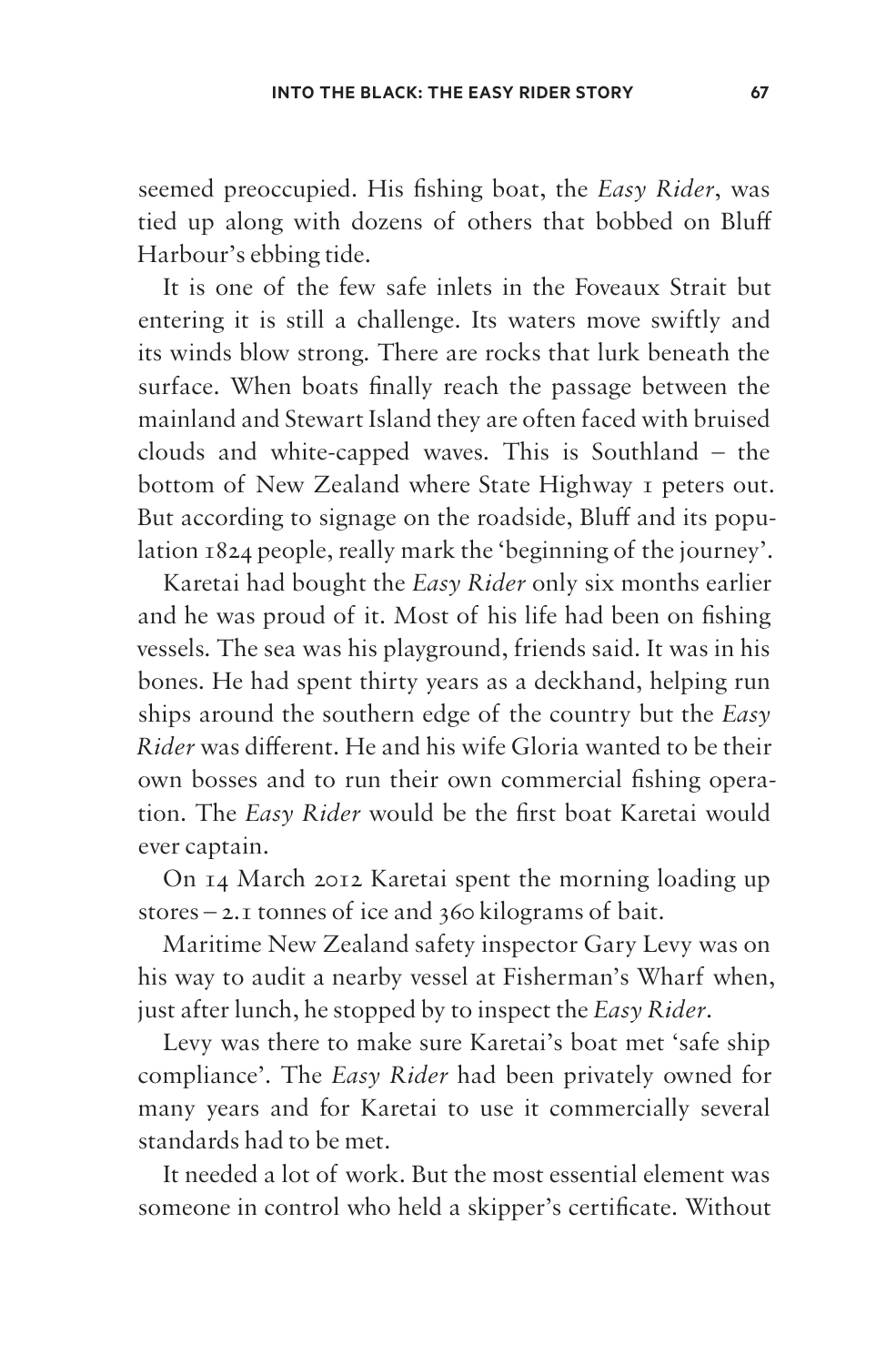it the 42-year-old, 11-metre boat would not be permitted to carry any passengers.

While it was Gloria's name on the ownership forms, Karetai had run the *Easy Rider* largely by himself. Several deckhands helped out occasionally but in six months Karetai had already gone through seven different men. He had a reputation for being hard to work for and not someone you could easily tell what to do.

He also had not completed his own skipper's certificate which required him to pass courses in, among other things, boat stability. So since purchasing the boat he had used his only qualification – a deckhand certificate.

Levy asked to see a full copy of the licences. Karetai started to look around the boat. Then he rang his wife and put her on speaker phone. Was his skipper's ticket in a cupboard, he asked. It wasn't, Gloria said.

Then Karetai told Levy he would need to go home to look for it.

Levy tried to complete the inspection but he thought the whole thing was 'turning into a farce'. The weather was closing in, the forecast was not looking good and from what Karetai was telling him Levy thought there was no chance of the *Easy Rider* leaving the harbour.

MetService warned of 35 knot winds. The seas would become rough for a time with a swell rising to 4 metres.

If Levy had known Karetai was thinking about leaving, he later told a court, he would have detained the vessel.

As Levy left, a truck driven by two of Karetai's relatives, Paul Karetai and Peter Bloxham, pulled into the port. It was carrying stores and materials including plywood and corrugated iron sheets.

Wood was craned up and lowered onto the *Easy Rider*.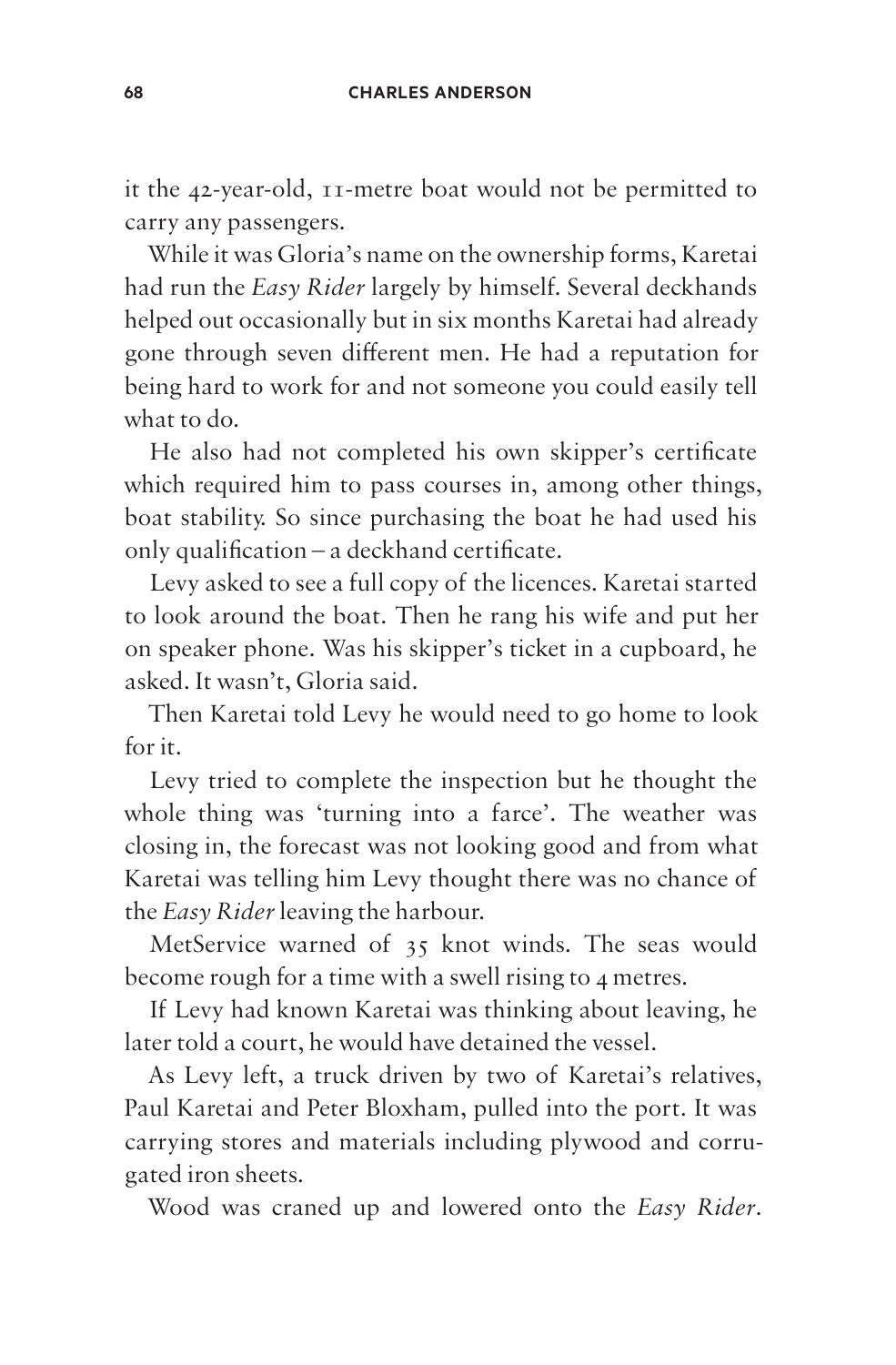## **Megan Dunn The Ballad of Western Barbie**

Two things happen in Huntly: something and nothing. Sometimes it's hard to tell which is which.

At the age of seven I lived in the brick presbytery next to the brick church and the Catholic school on Main Street. I watched Olivia Newton John in *Grease* at the local cinema, but otherwise Huntly seemed untouched by glamour and I was not happy to be there. My mother and I had decamped from Auckland to the presbytery to live with my grandparents, who kept house for the priest.

Don't worry. It's not one of those stories. The priest was polite and sweet, like the scones he ate after church. Inside the presbytery hallway a statue of Mary stood on a polished wooden table. Mary had cold feet. So did my mother. We were in Huntly because of Mum's cold feet. She had left Bruce, a truck driver, and the father of my half-brother. Mum had an epiphany after the birth of my half-brother. The epiphany was that she didn't love Bruce and she wasn't sure she loved my brother either.

Western Barbie accompanied us on our exodus to Huntly. Barbie brought her palomino, Dallas, along for the ride. We had left Auckland in a hurry and Western Barbie only had the outfit she came in: a white jumpsuit with tassels that upon reflection was quite Liberace. She took her accessories to Huntly too, a blue autograph stamp and a set of hairbrushes. Western Barbie

First published on 7 July 2014 in *The Pantograph Punch*: pantograph-punch.com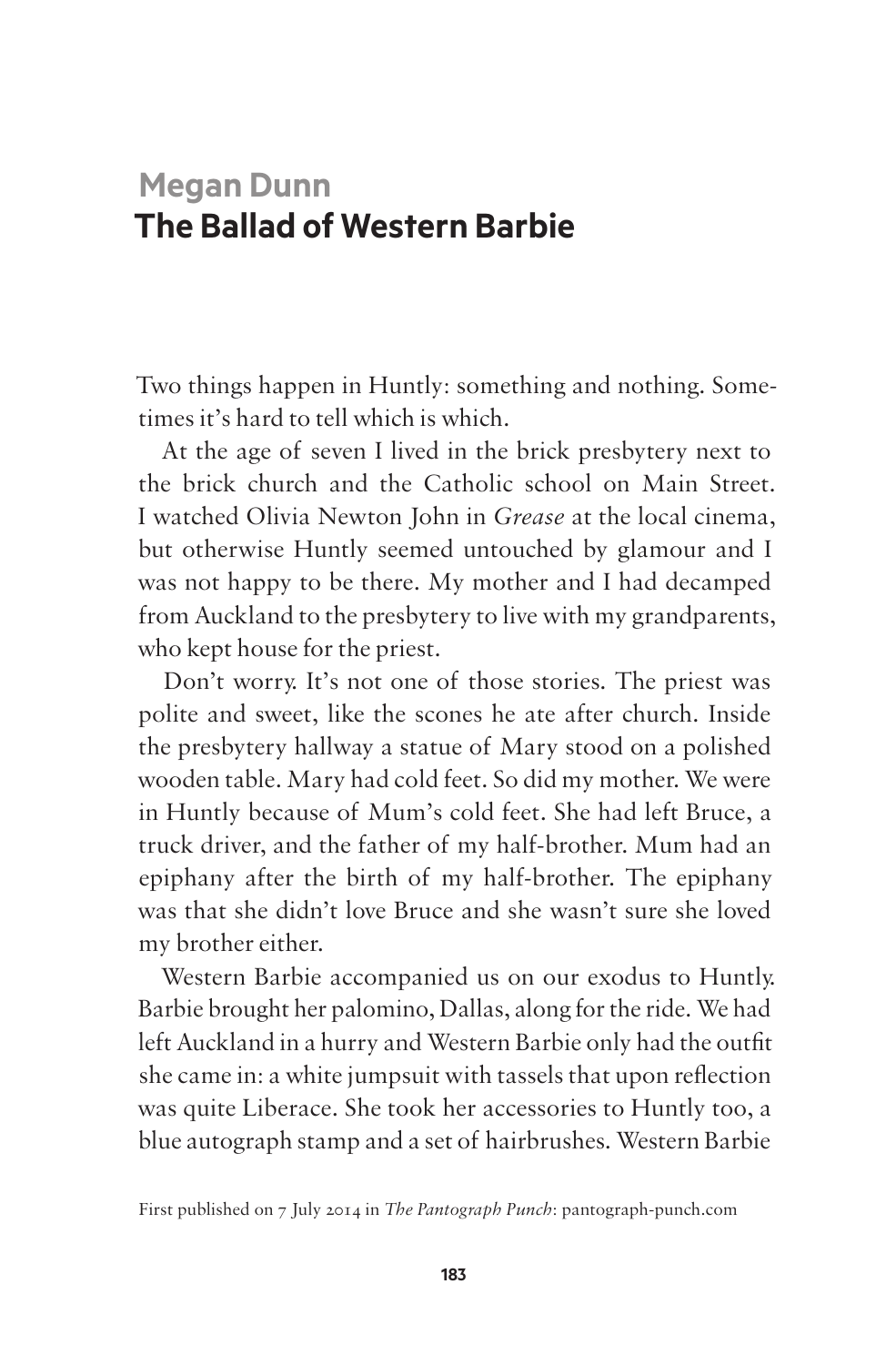**184 MEGAN DUNN**

had a lever on her back. If I pushed it down, she'd wink. I like to think that because Barbie was a cowgirl she was in a better position to deal with Huntly. We attended Catholic school together as Barbie and I were close friends and she'd never leave a girl in a crisis. Only for a man and a good time.

At the presbytery, Mum and I slept in single beds in an open-plan bedroom next door to my grandparents. In the evenings, Western Barbie took long baths in her doll-sized turquoise tub and flushed her pink doll-sized loo. Dallas grazed on a patch of wild floral carpet. Barbie had loved and left a man too. When we lived with Bruce, Barbie had been seeing Action Man. Barbie and Action Man had known one another's bodies in the nude, but their plastic arms and legs weren't built right for cuddling. Sex was accompanied by the cold disjointed sound of clacking. Once they rode around Bruce's house in Action Man's tank. Later, they would drink doll-sized glasses of wine. Maybe they talked of war, but I doubt it. Action Man, like Bruce, kept to himself.

We were only in Huntly for six months, but I remember that time as having the long drawn-out qualities of a soap opera. Not so much as a tumbleweed ambled along Main Street. Huntly seemed inhabited by the second-hand clothes mannequins in the window of the Salvation Army store. One pub. One cinema: Olivia Newton John's wholesome smile on the fading poster by the door. At least church every Sunday was a social occasion. I slotted the autograph stamp on to Barbie's hand, just in case she met any of her fans.

'This is the body of Christ.'

I opened my mouth and the priest placed a pale wafer on my tongue.

The body of Christ dissolved.

'What does it taste like?' Barbie asked.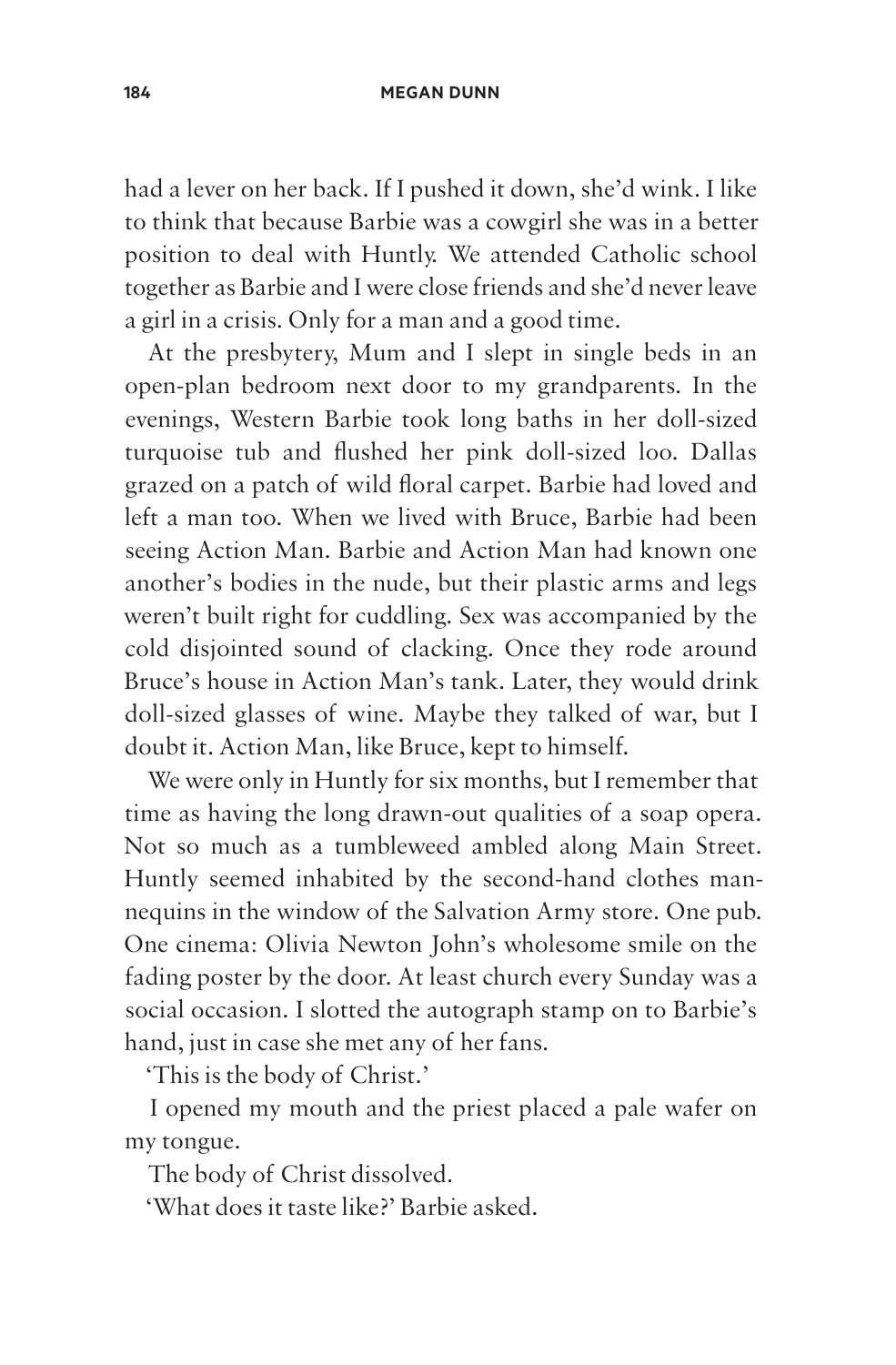'Nothing,' I said.

'Shhh.' Nana put her finger to her lips.

The priest moved in front of the altar in his lapping white robes. Above his head was a brass Jesus nailed to a cross and above Jesus was a round window. Clouds chugged past.

The priest said, 'Let us give thanks to the Lord our God.'

The congregation answered, 'It is right to give him thanks and praise.'

The collection basket was passed backwards along the pews. People dropped coins into its wicker rim. Inside the basket spare change jingled and rang out like notes from a tambourine. After church, the congregation gathered outside on the steps. Many people stopped and talked to the priest as though he was a pop star. They shook his hand. 'Thank you for the sermon today, Father.'

On Sunday afternoons, Mum took long walks. Barbie saddled up Dallas and we trailed along. We crossed the rusted railway bridge to the other side of town. The trains seemed infrequent, the business they were designed to do long overtaken. 'Whoa!' Barbie pulled on Dallas's reins. We stopped mid-way across the bridge. Mum stared down at the slow-moving Waikato River. The water was silver where the light struck it, like Western Barbie's tassels. But most of the time it was just brown and murky. Barbie and I surveyed the Huntly Power Station; its two red turrets poked up into the sky. The steeple of the church also reached into the sky. But the chimneys of the power station reached higher.

'I don't believe in God,' Western Barbie said, and I had a lot of respect for her point of view. Barbie was made in a factory. The small of her back was embossed with a copyright logo and the message: 'Mattel Inc.' Barbie had met her maker, and she told me there had been nothing religious about